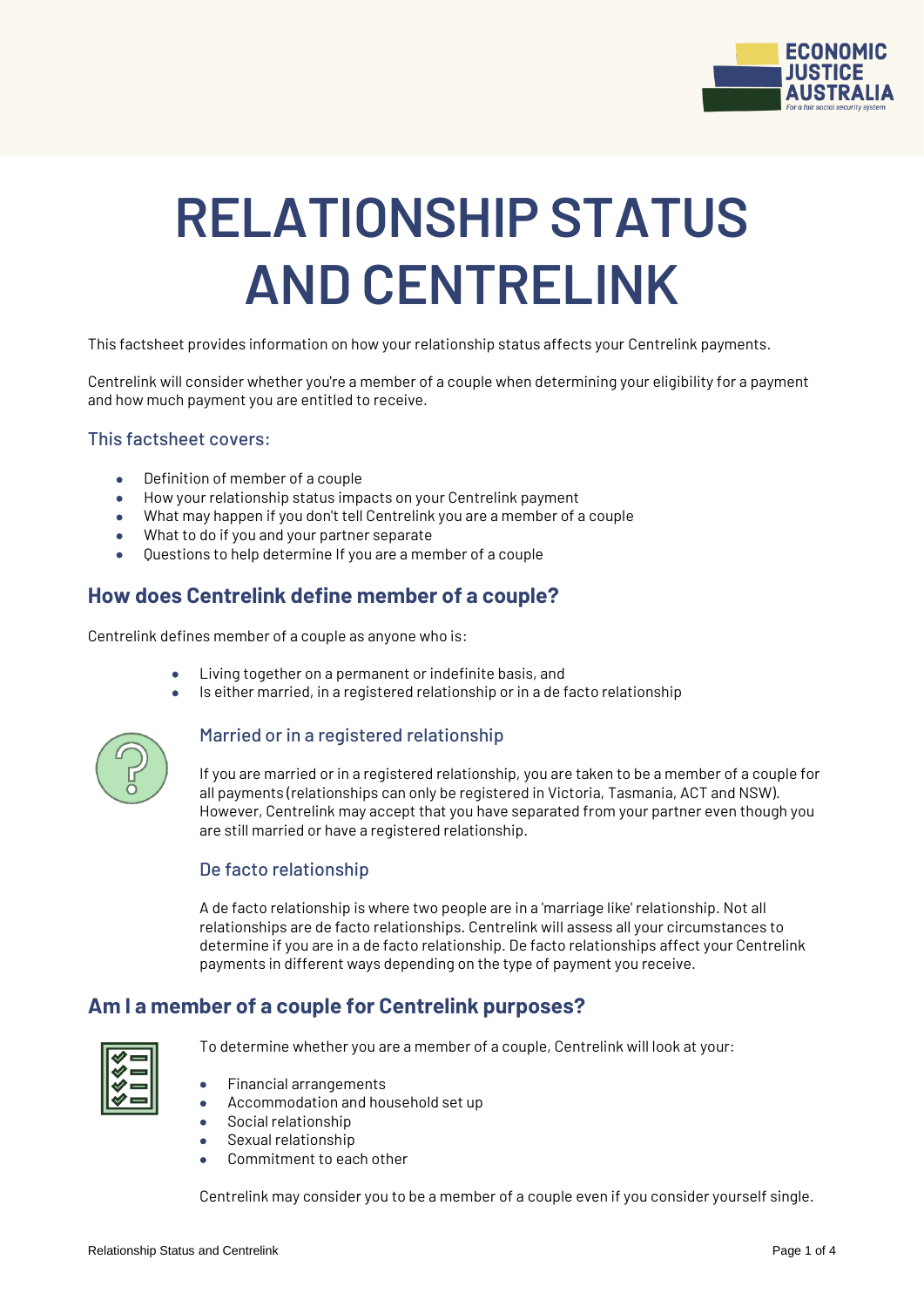

You may be considered a member of a couple even if you live apart from your partner. This can happen if Centrelink does not believe that you are living separately on a permanent or indefinite basis.

If you experience domestic violence, Centrelink may use this as an indication that you are not a member of a couple.

See our factsheet 'Domestic Violence and Centrelink' for more information.

At the end of this factsheet you will find a list of questions that Centrelink considers to determine if you are a member of a couple.

If Centrelink makes a change to your payment rate or eligibility because it believes you are a member of a couple, and you disagree with this decision, you have the right to appeal. You should appeal to an Authorised Review Officer within 13 weeks of being notified of the decision in writing, but you should contact your nearest member centre for advice before you appeal.

See our factsheet 'Appealing a Centrelink Decision' for more information on appealing.

# **What happens if I don't tell Centrelink that I am a member of a couple?**

If you are receiving Centrelink payments based solely on your income and assets, and later Centrelink decides that you are a member of a couple, your payment may be cancelled and you may receive a debt.

This is because Centrelink will use your alleged partner's income and assets to determine your eligibility for, and rate of, your Centrelink payment.

If Centrelink believes you deliberately or recklessly made false statements or failed to provide Centrelink with timely or correct information to receive more money than you were entitled to, you may also be prosecuted for social security fraud.

Centrelink can investigate your relationship status by conducting interviews or contacting various institutions.

## Investigation by interview



Centrelink may ask you or your partner to attend an interview to investigate your relationship status. If you have been invited to attend an interview with Centrelink, you should contact your closest member centre for advice before attending.

If you decide to attend the interview, Centrelink will ask you questions about your relationship with your alleged partner. These questions will be similar to the questions listed at the end of this factsheet. It is important to explain the reasons behind your personal arrangements to allow a more accurate assessment of your relationship status. For example, if you are living together for friendship or convenience, it is important to emphasise this.

If you do not attend the interview or answer the questions posed, your payments may be suspended.

If there have been periods in the past where you received payments you were not qualified for, there is no obligation on you to tell Centrelink about the **past period** to talk to Centrelink or answer questions about it. This is because you have a right not to self-incriminate.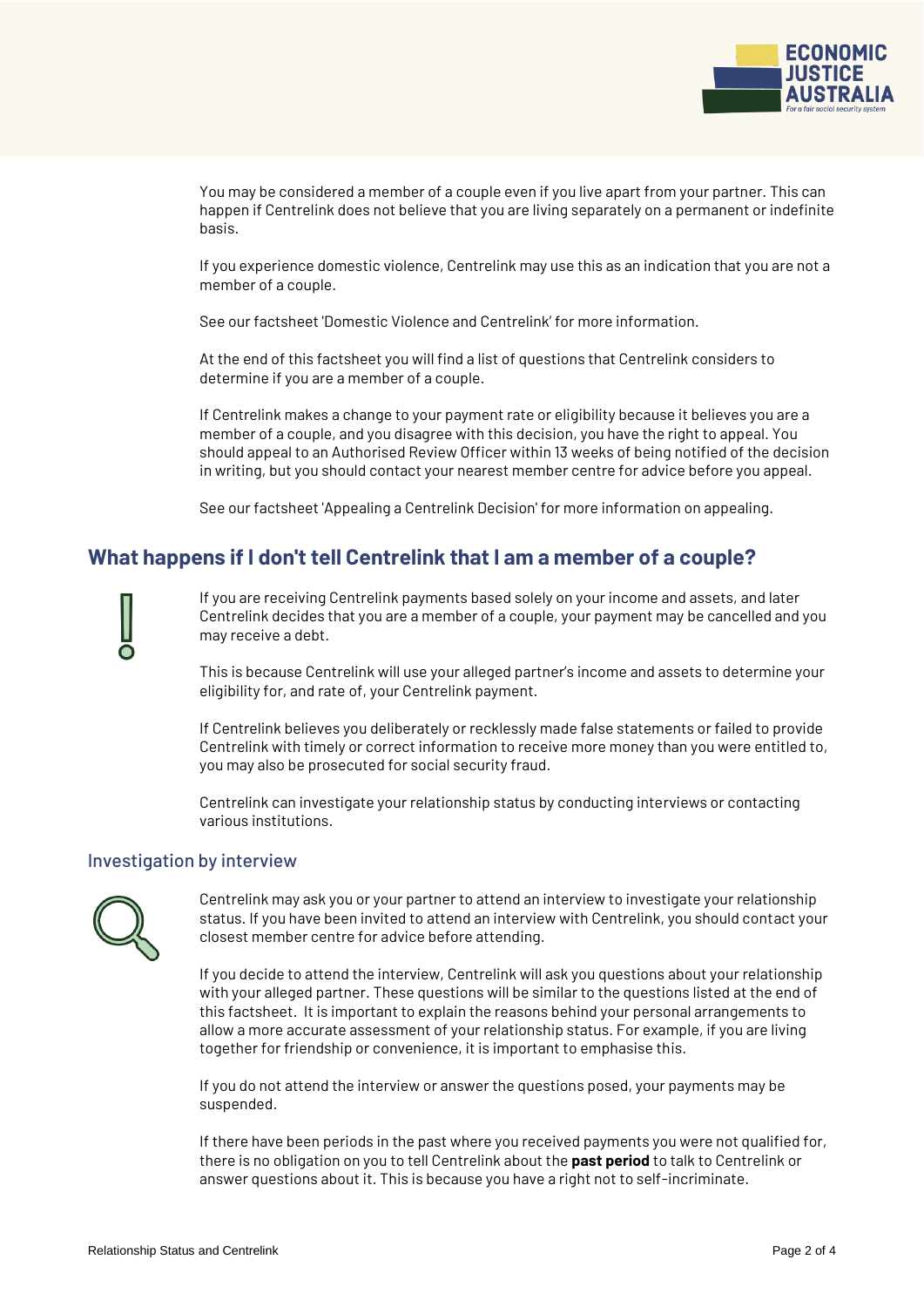

## Contacting various institutions

Centrelink may contact banks, employers, Australia Post, telephone companies, motor transport authorities and government departments like the immigration or tax department. They will use the records they obtain from these institutions to determine your relationships status.

## **What do I do if my partner and I have separated?**

If your relationship status has changed, you should let Centrelink know within 14 days of the change. You will likely be required to fill out Centrelink's Separation Details Form to provide information about your changed relationships status.



## Separated under one roof

Even if you are still living with your ex-partner, Centrelink may consider you single. This is called 'separated under the one roof'. If you choose to continue living together, you must explain the reasons for this arrangement to Centrelink. Centrelink may ask you to provide independent evidence of your relationship breakdown, for example from doctors, counsellors or community leaders. There is no legal requirement to provide this evidence, but it can be helpful to assist Centrelink in assessing your relationship.

# **Questions to help determine if you are a member of a couple**

#### **Financial arrangements**

- Do you provide financial support for each other? If so, how often and why?
- Do you have any joint bank accounts?
- Do either of you have access to the other's separate bank account(s)?
- Do you have any joint loan(s) or joint credit cards?
- Whose name is on the utility accounts (e.g. telephone, electricity, gas)?
- Who pays the bills and how do you work out contributions?
- Do you jointly own assets (e.g. your home, an investment property, car or furniture)?
- Do you know about each other's financial affairs?
- Do you manage your finances on your own?
- Are either of you listed as a dependent spouse/partner for Medicare or tax purposes?
- Have either of you named the other person as a beneficiary in your will or superannuation?
- Do you lend or give each other money? If yes, how often? Why?
- If the other person lost their job or had no income, would you feel obliged to financially support them? For how long? Why?

#### **Accommodation and Domestic Arrangements**

- Do you live at the same address?
- How long have you lived there?
- Have you lived together at any other places?
- Why did you first decide to live at the same address?
- Has the way you live together changed since you first lived together?
- Do you intend to continue living together in the future? If so, why?
- Do you have separate bedrooms and/or living areas?
- Whose name is on the lease or mortgage?
- If the property is bought, who is the legal owner?
- How do you arrange your domestic chores (e.g. cooking, shopping, cleaning, laundry, ironing, lawn mowing etc.)?
- If you do not live at the same address, is this arrangement temporary or permanent? Why?